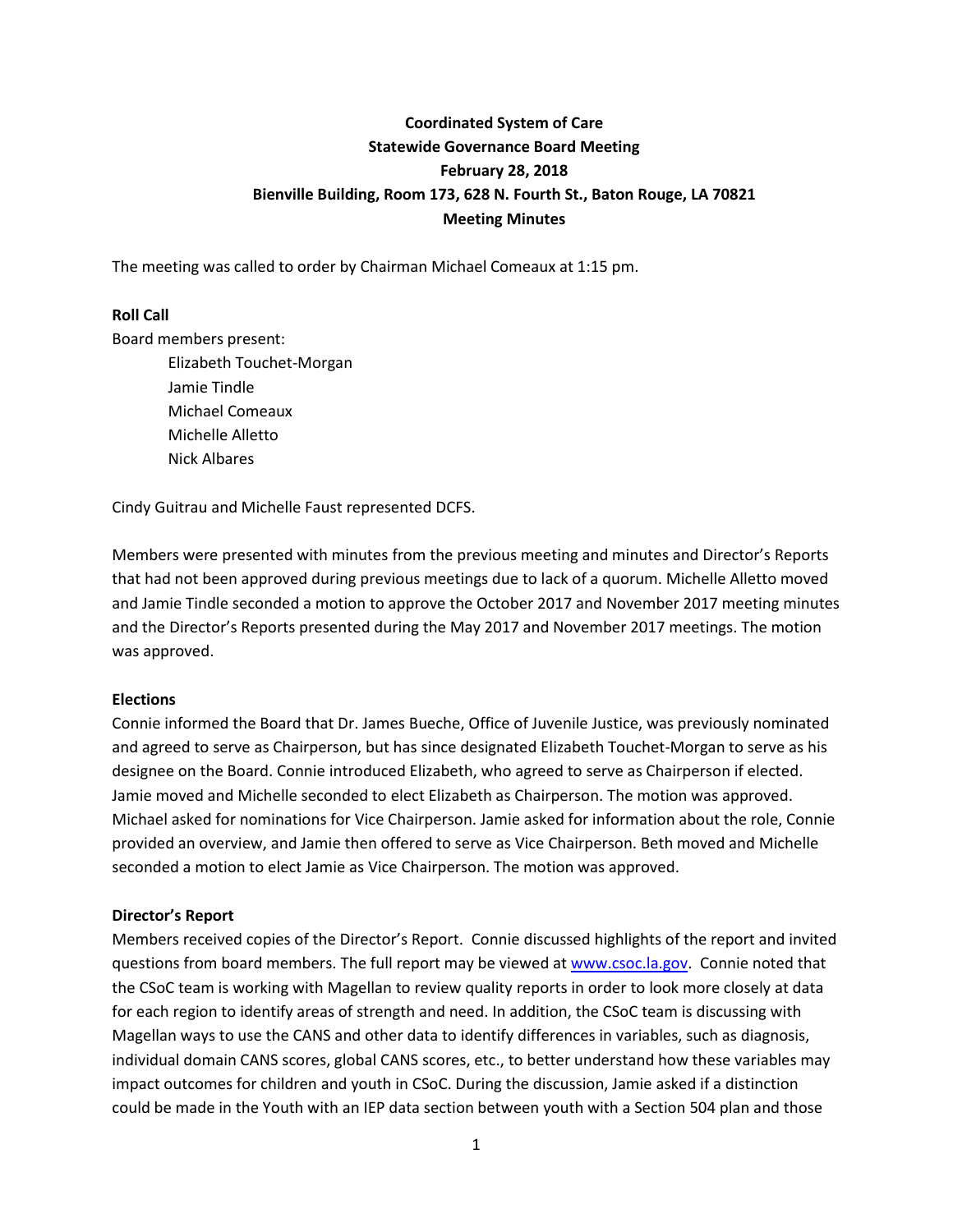with an Individualized Education Program (IEP). Connie indicated that she would review with Magellan the possibility of sharing the data this way in future reports.

During the Director's Report presentation, Connie Goodson asked Sheila Jordan to provide an update on the Family Support Organization (FSO). Sheila explained that through a Request for Information (RFI) process, Behavioral Services of Louisiana was selected to serve as the FSO. The agency was encouraged to hire staff who had worked for the previous FSO. Sheila reported that Behavioral Services of Louisiana began providing parent and youth support services during mid-January 2018, and now has staff working in all nine regions of the state. Sheila reported that OBH hosted a meeting with the new FSO, Magellan, and the Wraparound agencies and that there seems to be a good basis for communication established amongst the agencies. Connie reported that the FSO has met face-to-face with Wraparound Agency staff in each region.

Sheila also provided an update on the Statewide Coordinating Council (SCC). She reported that she will work closely with the new FSO during the quarter to fill family and youth roles on the regional and statewide family and youth advisory boards. They will utilize the FSO's presence in and knowledge of the regions to help with recruitment.

# **Committee Reports**

# **Finance and Audit Committee**

Connie reported that the draft SFY 2018 CSoC MOU has been approved by the Office of Juvenile Justice (OJJ), the Louisiana Department of Education (LDOE), and the Louisiana Department of Health (LDH) and is currently with the Department of Children and Family Services (DCFS). She anticipates that it will be ready for signature in the next couple of weeks. The Finance and Audit Committee only meets on an 'as needed basis' and did not meet this quarter.

## **Quality Assurance Committee Report**

Committee Chair Cindy Guitrau reported that the Quality Assurance Committee met on February 19, 2018 and reviewed the CSoC Data Dashboard. This dashboard includes: data on the reduction of out of home placements, improved outcomes, increased utilization of home and community based services, etc. Connie shared these outcomes in the Director's report. Connie reported that the wraparound fidelity study results will be available shortly from Magellan.

Two board members had to leave the meeting early prior to the end of the Director's Report review, so the report could not be approved during the meeting due to no longer having a quorum at this point in the meeting.

## **New Business**

None.